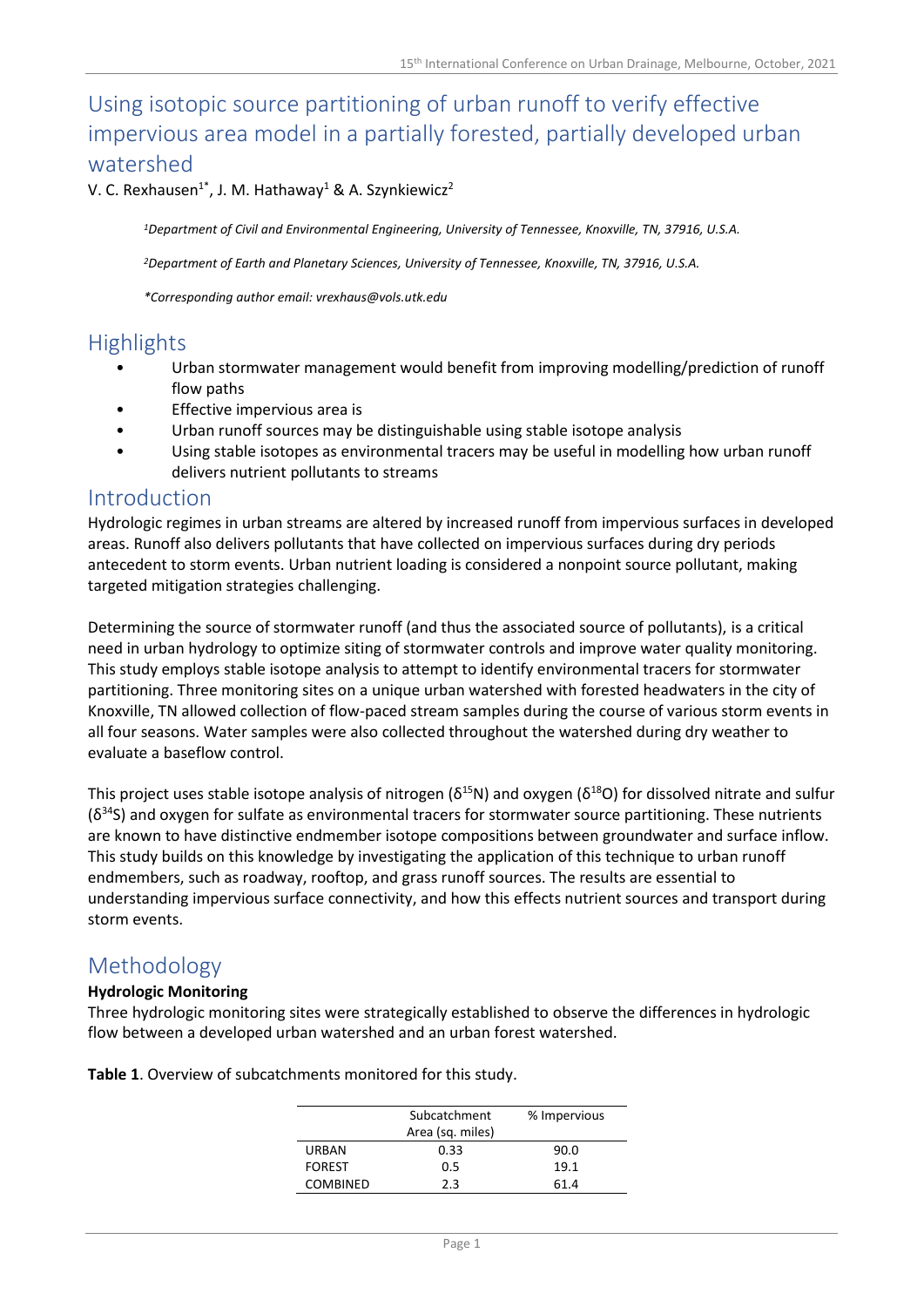Velocity, stream head, and rainfall measurements were recorded at each of the three hydrologic monitoring sites at 1-minute intervals over a 2-year period. These measurements were used to build a stage-discharge relationship to inform an ISCO automatic sampler. Flow paced samples were taken by the autosampler at each of the three sites during three separate seasons.



**Figure 1.** Map of Baker Creek Watershed labelling the three study sites.

### **Sample Analysis**

Nine storm events were chosen to prioritize for analysis based on clarity of hydrologic context, including one storm of each sampling site (URBAN, FOREST, and COMBINED) per season sampled. Samples were then analysed for ion concentrations, isotopic ratios of nitrogen and oxygen in nitrate, and for isotopic ratios of sulfur and oxygen in sulfate.

## Results and discussion

In plotting  $\delta^{18}$ O vs  $\delta^{15}$ N and distinguishing by storm site, we see clusters which distinguish isotopic ratios between the 3 sites.